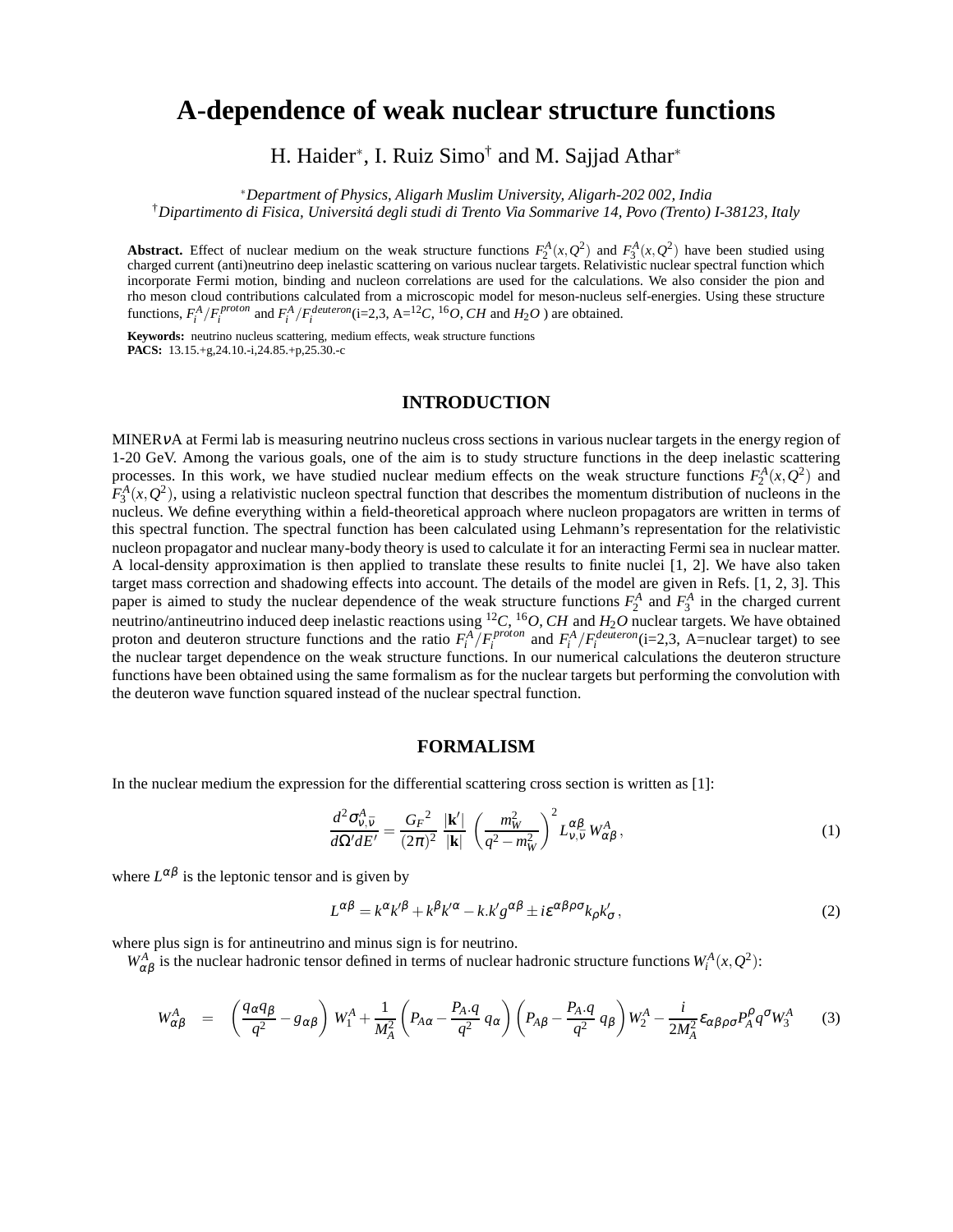*M<sup>A</sup>* is the mass of the nucleus and *P<sup>A</sup>* is the momentum of the nucleus.

In the local density approximation the nuclear hadronic tensor  $W_{\alpha\beta}^A$  is written as [1]:

$$
W_{\alpha\beta}^A = 4 \int d^3r \int \frac{d^3p}{(2\pi)^3} \int_{-\infty}^{\mu} dp^0 \frac{M}{E(\mathbf{p})} S_h(p^0, \mathbf{p}, \rho(r)) W_{\alpha\beta}^N(p, q), \tag{4}
$$

 $S_h$  is the spectral hole function and has been taken from Ref. [4].  $\rho(r)$  is the baryon density for the nucleus. M and E is the mass and energy of the nucleon.

In the above expression  $W_{\alpha\beta}^N(p,q)$  is the nucleon hadronic tensor and, in the limit of lepton mass  $m_l\to 0$ , only three structure functions contribute to the cross section. Therefore, in this limit, we may write:

$$
W_{\alpha\beta}^N = \left(\frac{q_{\alpha}q_{\beta}}{q^2} - g_{\alpha\beta}\right)W_1^{\nu(\bar{\nu})} + \frac{1}{M^2}\left(p_{\alpha} - \frac{p.q}{q^2}q_{\alpha}\right)\left(p_{\beta} - \frac{p.q}{q^2}q_{\beta}\right)W_2^{\nu(\bar{\nu})} - \frac{i}{2M^2}\varepsilon_{\alpha\beta\rho\sigma}p^{\rho}q^{\sigma}W_3^{\nu(\bar{\nu})} \tag{5}
$$

where  $W_i^N$  are the structure functions, which depend on the scalars  $q^2$  and p.q.

 $W_i^A(x, Q^2)$  (i=1-3) given in Eq.(3) are redefined in terms of dimensionless structure functions  $F_i^A(x, Q^2)$  through

$$
M_A W_1^A(\nu, Q^2) = F_1^A(x, Q^2), \quad \nu W_2^A(\nu, Q^2) = F_2^A(x, Q^2), \quad \nu W_3^A(\nu, Q^2) = F_3^A(x, Q^2).
$$
 (6)

The expressions for  $F_2^A(x,Q^2)$  and  $F_3^A(x,Q^2)$  in the nuclear medium are obtained as [1]:

$$
F_2^A(x_A, Q^2) = 4 \int d^3 r \int \frac{d^3 p}{(2\pi)^3} \frac{M}{E(\mathbf{p})} \int_{-\infty}^{\mu} dp^0 S_h(p^0, \mathbf{p}, \rho(\mathbf{r})) \frac{x}{x_N} \left(1 + \frac{2x_N p_x^2}{M v_N}\right) F_2^N(x_N, Q^2) \tag{7}
$$

$$
F_3^A(x_A, Q^2) = 4 \int d^3 r \int \frac{d^3 p}{(2\pi)^3} \frac{M}{E(\mathbf{p})} \int_{-\infty}^{\mu} dp^0 S_h(p^0, \mathbf{p}, \rho(\mathbf{r})) \frac{p^0 \gamma - p_z}{(p^0 - p_z \gamma) \gamma} F_3^N(x_N, Q^2)
$$
(8)

where  $F_2^N$  and  $F_3^N$  are the nucleon structure functions written in terms of parton distribution functions, q is the four momentum transfer,  $q^2 = -Q^2$ , x is the Bjorken variable, v is the energy transfer,

$$
\gamma = \frac{q_z}{q^0} = \left(1 + \frac{4M^2x^2}{Q^2}\right)^{1/2}
$$
 and  $x_N = \frac{Q^2}{2(p^0q^0 - p_zq_z)}$ .

All the nuclear information like Pauli blocking, Fermi motion, nucleon correlation are contained in the spectral function. The results obtained by using Eqs.(7) and (8) with target mass correction is our base result. When shadowing and anti-shadowing effects for  $F_2^A$  and  $F_3^A$ , as well as pion and rho cloud contributions for  $F_2^A$ , are taken into account, results obtained by including all these effects, we call this as the results with full calculations. Using the results of weak structure functions  $F_2^A$  and  $F_3^A$ , we have obtained the ratio of structure functions  $F_i^A/F_i^{proton}$  and  $F_i^A/F_i^{deuteron}$ . For the numerical calculations, parton distribution functions for the nucleons have been taken from the parametrization of the Coordinated Theoretical-Experimental Project on QCD (CTEQ) Collaboration (CTEQ6.6) [5]. The Next-to-Leading-Order (NLO) evolution of the deep inelastic structure functions has been taken from the works of Vermaseren et al. [6].

### **RESULTS AND DISCUSSION**

We have studied the medium effects on the weak structure functions  $F_2^A$  and  $F_3^A$  in the charged current anti(neutrino) induced deep inelastic reactions using carbon and oxygen targets for different values of x at the next-to-leading order(NLO). We find that the difference between the base results and the full calculations is about 10-12% and 4- 6% at low values of x in the case of  $F_2^A$  and  $F_3^A$  respectively and this difference reduces to 1% at higher x for both the cases. We have presented the results for the ratio  $F_i^A/F_i^{proton}$  and  $F_i^A/F_i^{deuteron}$  (i=2,3) in Figs. 1-2. and observe that the nuclear medium effects are not the same in different nuclear targets, as well as the nature of medium effects in  $F_2^A$  and  $F_3^A$  are different. Furthermore, the ratio of  $F_i^{deuteron}/F_i^{proton}$  (i=2,3) has also been shown in Figs. 1-2 and we find that the medium effects in deuteron are quite different from the medium effects in heavy nuclei. This study may be useful in the analysis of MINERνA and other proposed anti(neutrino) experiments in the energy region of few GeV using nuclear targets.